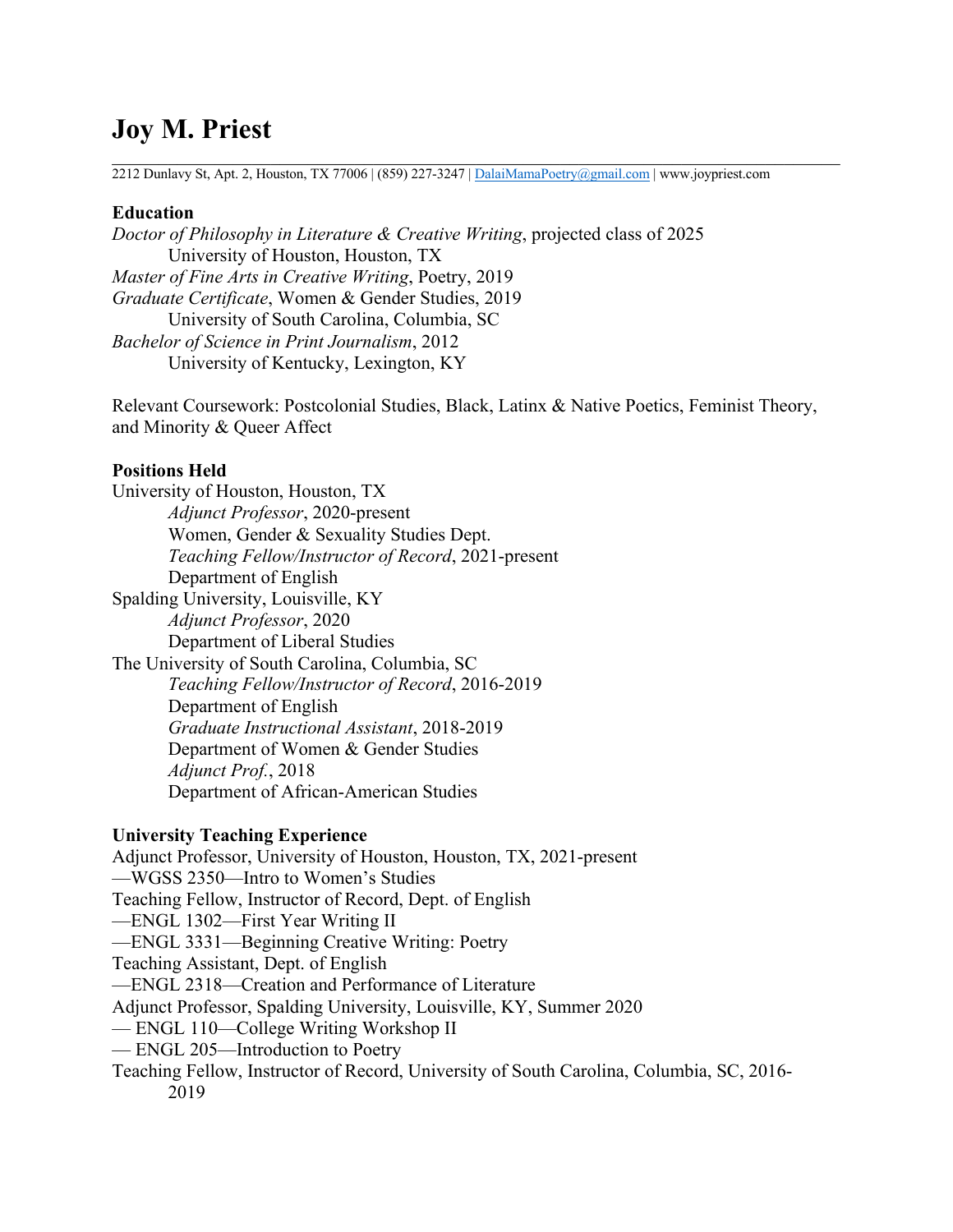- ENGL 101—Critical Reading and Composition (4 courses)
- ENGL 102—Rhetoric and Composition (4 courses)
- Honors ENGL 102—The Rhetoric of Comedy
- Honors ENGL 102—American Identity Student won *University Library Research Award*

Adjunct Professor, Dept. of African American Studies

— AFAM 202—Introduction to AFAM Arts & Culture

### **Community Projects & Teaching Experience**

Mentor, Teen Fellowship Program, Muse Writers Center, May – Aug., 2022.

—Mentored a high school senior interested in pursuing a poetry career

—Worked with mentee on a packet of poems for publication

—Provided practical and craft advice

Grantee/Co-host, "Poet &." *Poets & Writers* Virtual Project Grant, 2021.

—Developed, organized, and facilitated programming for an online reading series

—Hosted reading series, which featured Houston-area writers not receiving institutional funding or supporting themselves with jobs not related to writing.

Program Co-coordinator, Women's Well-Being Initiative, Univ. of South Carolina, 2019 —Developed curriculum for the Lexington County Juvenile Arbitration Program as the graduate

assistant for Women & Gender Studies

—Facilitated poetry and art workshops for girls aged 13-18 who have been convicted of nonviolent crimes

Organizer, J. Marion Sims Monument Removal Poetry Marathon Protest, Columbia, SC, Sept. 6, 2017

Facilitator, The SwallowTale Project, Lexington, KY, 2011-2013

—Led, and assisted in leading writing workshops for women incarcerated at the Fayette County Detention center

#### **Craft Seminars**

"The Autobiography of Metaphor." Muse Writers Center, July 16 – Aug. 6, 2022.

"Poetry of Place, Poetry of Witness." The Porch, July 11 – Aug. 1, 2022.

"Foundations of Poetry." Inprint Writers Workshop, July 9 – July 30, 2022.

"The Poet's Starter Kit." Catapult, June 15 – July 20, 2022.

"Poetry Knockout with Kevin Prufer and Joy Priest." Grackle & Grackle Writing Enterprises, Jan. 10 – Jan. 31, 2022.

"The Failure of Inspiration (A Poetics of Attention)." Catapult, Oct. 16 & 17, 2021.

"The Architecture of a Poem." The Porch, Sept. 25, 2021.

"House of Craft." InPrint Writers Workshops, June 21 – Aug. 2, 2021

"Advanced Poetry Workshop – Undergrad." Ellipsis Writing, June 26 – Aug. 5, 2021.

"One Poem Only!" Catapult, June 5 – July 7, 2021.

"The Image-Repertoire: Solving the Enigma of Desire." The Muse Writers Center, April 2021

"The Black Poet & The Deer: On the Transpositional Phenomena of the Line." Vermont Studio Center, February 2021

"Writing Place: The Autobiographical Landscape." Poetry Society of South Carolina, February 2021

"The Poet's Report." Kentucky State Poetry Society Annual Conference, October 2020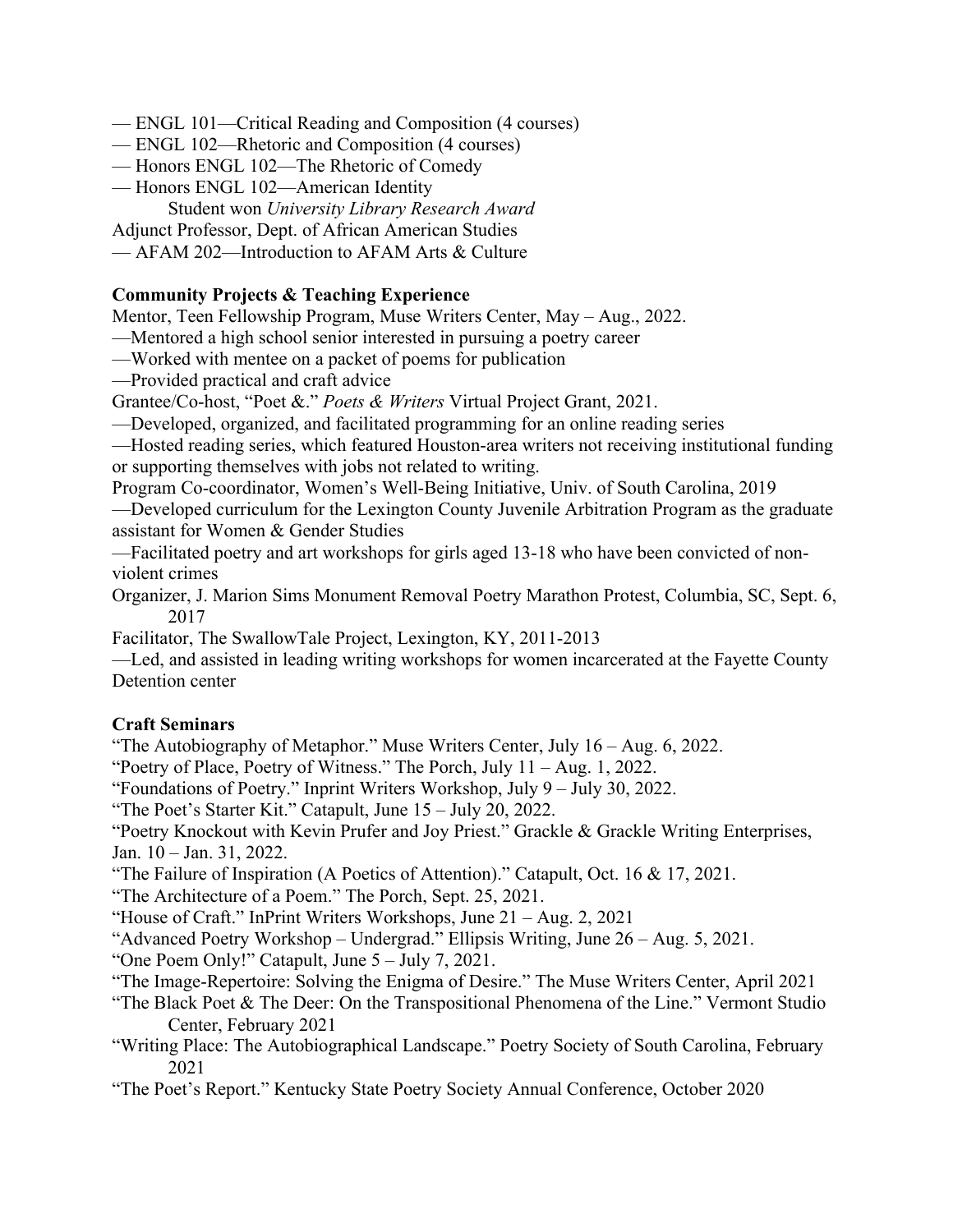"Against Silence: Writing our Current National Moment." Sarabande Writing Labs, July 2020. "Reinventing the Myth, the Narrative, the Pop Culture Icon." Provincetown Art Association &

Museum (PAAM) START program, Provincetown, MA: Nov. 2019 – Dec. 2019.

"The Apocryphilia Poem: Re-inventing the Myth, The Narrative, The Pop Culture Icon." Wider Than a Sky Poetry Festival, Harvard Westlake School, Los Angeles, CA: April 21, 2018.

- "The Failure of Inspiration: Getting Past the First Line of the Poem." Hub City Press Workshops, Spartanburg, SC: April, 14, 2018
- "Cultural Organizing for Social Change." Kentucky Foundation for Women, Frankfort, KY: May 2014.

D.C. Youth Poetry Slam Workshop, Washington, DC: March 2014.

"Slam 101." Queerslang Festival, WRFL FM, Lexington, KY: Sept. 2013.

"Pop Culture Poetry." Carnegie Center for Literacy & Learning, Lexington, KY: Jan. – May, 2013

### **PUBLICATIONS**

### **Books**

*Horsepower*. Pittsburgh: University of Pittsburgh Press, Sept 2020. Print.

- Winner of the 2019 Donald Hall Prize in Poetry from the Association of Writers & Writing Programs (AWP)
- Chosen by Natasha Trethewey, Pulitzer Prize-winner and 19<sup>th</sup> U.S. Poet Laureate
- Nominated for John Leonard Prize for first book in any genre from the National Book Critics Circle Award

*Once a City Said: A Louisville Poets Anthology*. Editor. Louisville: Sarabande Books, forthcoming May 2023. Print.

## **Anthologies**

"Nightstick," and "A Personal History of Breathing," *That's a Pretty Thing to Call It: Prose and Poetry by Artists Teaching in Carceral Institutions*. Ed. Leigh Sugar. New York, NY: New Village Press, 2023.

"American Honey," "Blue Heart Baby," "Rodeo," and "Dear Aunt Louise, Muh," *Home is Where You Queer Your Heart*, Eds. Miah Jeffra, Arisa White, and Monique Mero-Williams. San Francisco, CA: Foglifter Press, 2021.

"All My Mothers," *Patrice Lumumba: An Anthology of Writers on Black Liberation*. San Francisco, CA: Nomadic Press, 2020

"denial is a cliff we are driven over," *Clods of Southern Earth*. Ed. Rebecca Gayle Howell. Lexington, KY: University Press of Kentucky, 2021.

"I Feel Most Southern in the Hip-Hop of My Adolescence: On Black Southern Intra-regionality, Mobility, and Internalized Misogyny," *A Measure of Belonging: Writers of Color on the New American South*. Ed. Cinelle Barnes. Spartanburg, SC: Hub City Press, 2020.

"American Honey," *Best New Poets 2019*. Eds. Cate Marvin and Jeb Livingood. Charlottesville, VA: The University of Virginia Press, 2020.

"American Honey," *Bounty Everlasting: Poetry from 25 Years of Southern Cultures*. Eds. Gabrielle Calvocoressi and Marina Greenfield. Chapel Hill, NC: University of North Carolina Press, 2019.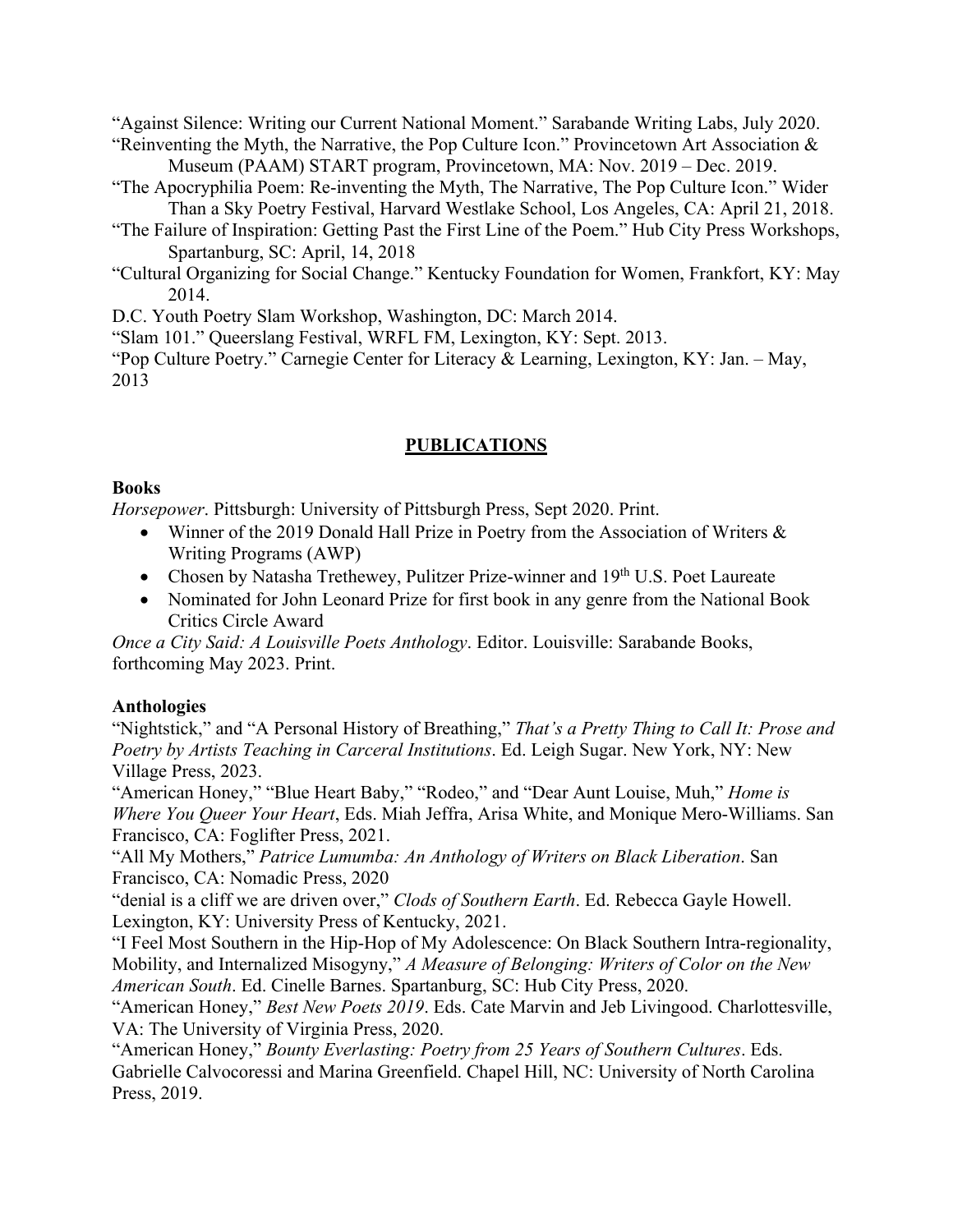"Nightstick," "In the City." *Black Bone: 25 Years of the Affrilachian Poets*. Eds. Bianca Lynne Spriggs and Jeremy Paden. Lexington, KY: The University Press of KY, 2017. "Ode to Hushpuppy." *Best New Poets 2016*. Eds. Mary Szybist and Jeb Livingood. Charlottesville, VA: The University of Virginia Press, 2017. "No Country for Black Boys." *The Breakbeat Poets: New American Poetry in the Age of Hip Hop*. Eds. Quraysh Ali Lansana, Kevin Coval, Nate Marshall. Chicago: Haymarket Books, 2015. "Nightstick." *Best New Poets 2014*. Ed. Dorianne Laux and Jazzy Danziger. Charlottesville, VA: The University of Virginia Press, 2015.

### **Periodicals**

*Scholarly*

"Toward a Black Femme Fugitive Poetics," *CrossCurrents*, 24 July 2019, pp. 472-487.

### *Literary*

"The Black Outside (The jazz, it puts you on a swing. . .)" and "Redemption." *Kenyon Review* (forthcoming). Print. "The Black Outside (We brought the blues. . .)." *Indiana Review* (forthcoming). Print. "Bass," "Soulful Songs Found in Strange Places," and "My Sister." *Hayden's Ferry Review* (forthcoming). Print. "My First Kiss Was in a Choir Room." *Shenandoah* (forthcoming). Web. "We Had Dreams Named After Us." *The Bitter Southerner* (Fall 2021). Print. "Ghost Ride." *Poetry Daily* (Oct. 2021). Web. "Looking for the Beautiful Things." *Poets.org* (May 2021). Web. "Ghosts in Schools." *The Atlantic* (Feb. 2021). Web "A Personal History of Breathing." *American Poetry Review* 49.5 (Fall 2020). Print. "Dear Aunt Louise, Muh." *Poetry Northwest* (Summer & Fall 2020). Print. "Denial is a cliff we are driven over." *Academy of American Poets Poem-a-Day* (Aug. 2020). Web. "Somebody's Bitter Elder." *BOAAT PRESS* (Summer 2020). Web. "All My Mothers." *The Atlantic* (July 2020). Web. "Little Lamp." *Wildness*, Issue No. 22 (May 2020). Web. "Where There is History, We Haunt." *Wildness*, Issue. No. 22 (May 2020). Web. "Junker." *Virginia Quarterly Review* 96.1 (Spring 2020). Print. "Pegasus." *Virginia Quarterly Review* 96.1 (Spring 2020). Print. "Ars Poetica." *Virginia Quarterly Review* 96.1 (Spring 2020). Print. "My Father Teaches Me How to Disappear," winner of the 2019 Gearhart Poetry Prize. *The Southeast Review* 38.1 (Spring 2020). Print. "The night never ended when one of us died." *Scalawag* (Dec. 2019). Web. "Horsepower." *Mississippi Review* 47.1&2 (Summer 2019). Print. "Girl 6." *Gulf Coast Journal* 31.2 (Summer 2019). Print. "The Payphone." *Four Way Review* (Oct. 2018). Web. "My Father Teaches Me About the Bees." *The Rumpus* (Oct. 2018). Web "Winning Colors, 1988." *The Rumpus* (Oct. 2018). Web. "Quilt 'n' Frames." *The Rumpus* (Oct. 2018). Web. "Rodeo." *Connotation Press* 10th Anniversity Edition (Sept. 2018). Web.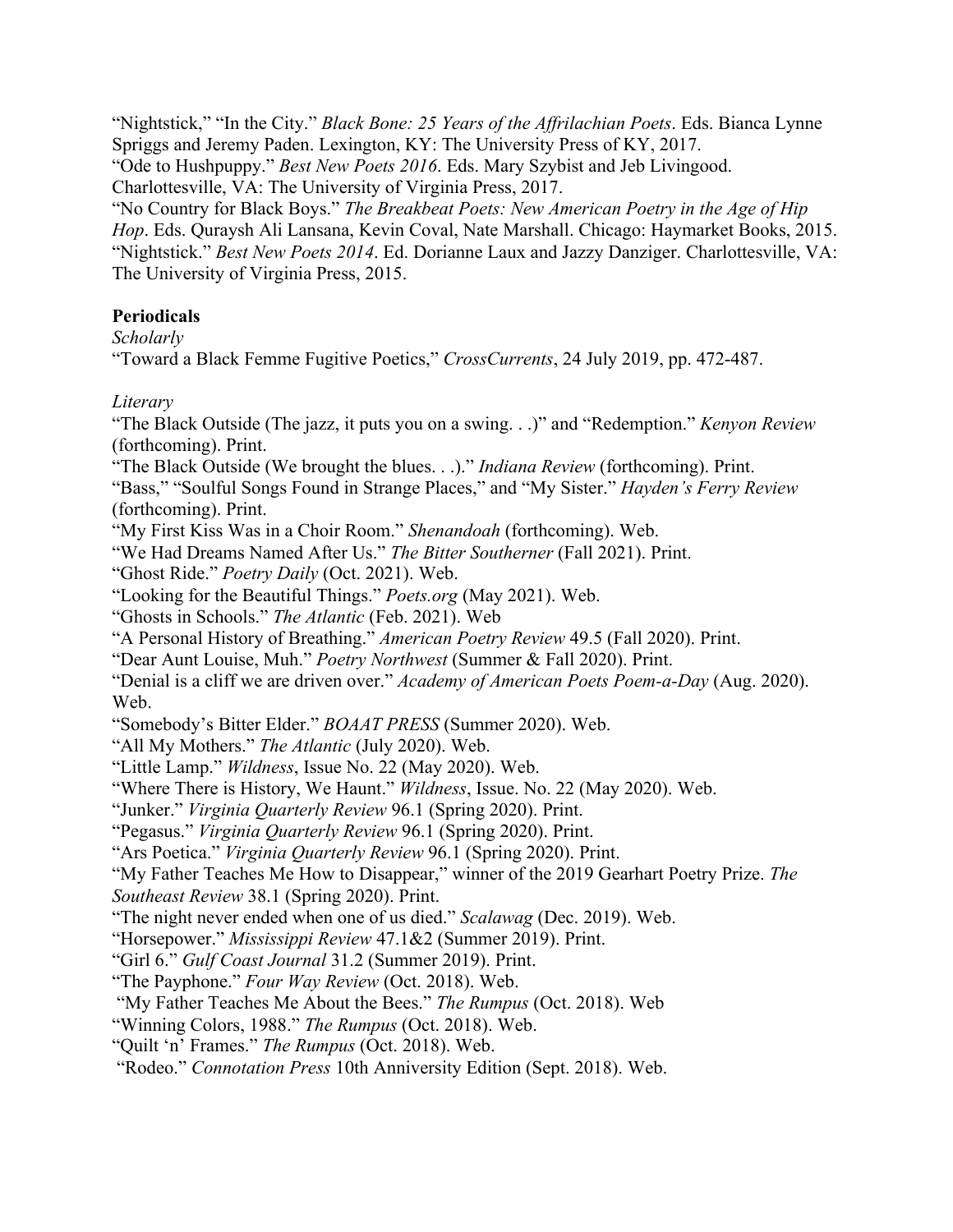"Upon Reading James Lipton's *An Exaltation of Larks*." *The Puritan* (Canada) (Summer 2018). Web.

"American Honey." *Southern Cultures* 24.2 (Summer 2018): 146-147. Print.

"Nightstick." *Verse Daily* (April 2018). Web. Reprint.

"Spell to Reverse Loss of Memory." *Blackbird* (Winter 2017). Web.

"My Father Teaches Me How to Handle a Pistol." *Blackbird* (Winter 2017). Web.

"Drift." *The Shallow Ends* (Fall 2017). Web.

"Elegy for Kentucky." *Reservoir Journal* (Oct. 2017). Web.

"My Father Teaches Me How to Disappear." *Reservoir Journal* (Oct. 2017). Web.

"Ode to Hushpuppy." *Winter Tangerine*. (Winter 2017). Web. Reprint.

"Runaway." *Third Coast Magazine*. 42 (Summer 2017). Print.

"doula." *Callaloo Journal* 35.3 (Summer 2016): 526. Print.

"Sorry." *Cosmonauts Avenue* (Spring 2016). Web.

"Timelapse in Flagrante Delicto." *Cosmonauts Avenue* (Spring 2016). Web.

"Ghost Ride." *Vinyl Poetry* (Feb. 2016). Web.

"Blue Heart Baby." *Blunderbuss Magazine* (Nov. 2016). Web.

"God of the Motorcade." *Scalawag* 3 (Winter 2016). Print.

"Menace." *Muzzle Magazine* (Winter 2015). Web.

"Peripatetic." *Muzzle Magazine* (Winter 2015). Web.

"door." *Muzzle Magazine* (Winter 2015). Web.

"Bouquet Triptych." *Muzzle Magazine* (Winter 2015). Web.

"Derby." *Drunken Boat* (Fall 2014). Web.

"In Perigee." *Solstice Literary Magazine* (Fall 2014). Web.

"The Young Just Live." *Solstice Literary Magazine* (Fall 2014). Web.

"In the City." *Toe Good Poetry Journal* (Summer 2014). Web.

"Birth." *Pluck! Journal of Affrilachian Arts & Culture* 4 (Fall 2013). Print.

"Sorting Wheat." *Still: the Journal* 13 (Fall 2013). Web.

#### **Essays**

"Brooks' Attentive Black Ecology in *Maud Martha*." *EcoTheo Review* (Spring 2022). Print.

"I Feel Most Southern in the Hip-Hop of My Adolescence: On Black Southern Mobility, Intra-

Regionality, and Internalized Misogyny." *The Bitter Southerner* (Sept. 2020). Web.

"The Cinema Factory." *Poets & Writers* (Aug. 2020). Web.

"Megan thee Stallion's IG Live video is a reminder of 'We Wear the Mask' poem by Paul Laurence Dunbar." *The Undefeated* (July 2020). Web.

"The Black Bildungsroman." *Poets & Writers* (July 2020). Web.

"Craft is Not Objective." *Poets & Writers* (July 2020). Web.

"The Authority of Black Childhood." *Poets & Writers*, (July 2020). Web.

"Simone Biles shows how violence against women continues to be tucked under the floor mat." *The Undefeated* (March 2020). Web.

"'Don't try this at home,' Simone Biles has everyone scrambling for a revision." *The Undefeated* (Oct. 2019). Web.

"In Her Shoes: Unlacing my Nike Air Swoopes." *espnW* (March 2019). Web.

"Finding the Experience of a Woman Flaneur." *espnW* (Jan. 2017). Web.

"Kinfolk." *Anthropoid Journal* (Dec. 2016). Web

"The Athleticism of Beyoncé." *espnW* (May 2016). Web.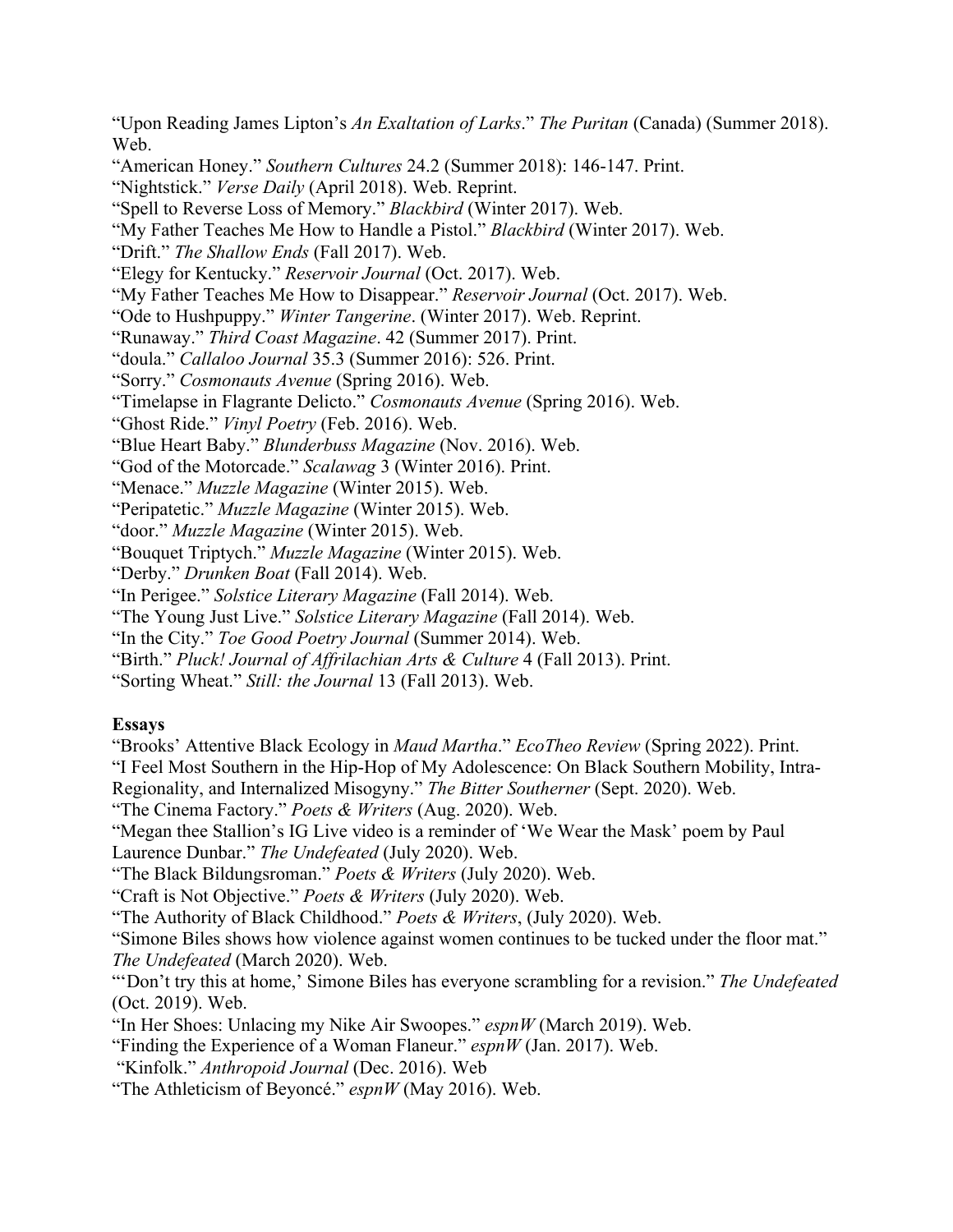"In the In-Between." *The Blueshift Journal* (Nov. 2014). Web. "American Spirit." *Pluck! Journal of Affrilachian Arts & Culture* 3 (Spring 2013). Print.

#### **Reviews**

"A Review of Vanessa Angélica Villarreal's *Beast Meridian*." *Pleiades: Literature in Context* (Summer 2020). Print.

### **PROJECTS**

### **Exhibits**

2022 "Horsepower": Artwork Inspired by the Poems of Joy Priest, LexArts, Lexington, KY.

2021 "Artist in Dialogue: Joy Priest and Andrew Wilson." Museum of Fine Arts, Houston.

2021 "The Black Outside." Obama Portraits. Los Angeles County Museum of Arts (LACMA).

2021 "Ghost in Schools." *Afro-Atlantic Histories*. Museum of Fine Arts, Houston.

2019 "We Had Dreams Named After Us." *Disrupting Domestic*. ACRE Projects, Chicago, IL.

### **Films**

"Poeta: Ep. 002." *8-Ball TV*. Vimeo. 2017.

### **Podcasts**

"Joy Priest." *Inkwell*. April 2022.

"A Panel of Debut Poets, with Tommye Blount, Ricardo Alberto Maldonado, and Joy Priest." *The Drunken Odyssey with John King*. January 2021. "Poetry Break with Joy Priest." *Brown Girl Book Lover*. April 2021.

## **Radio**

"Keep Louisville Literary Writer's Block Edition." WRFM Louisville, Louisville, KY: 2015. "The Affrilachian Poets." WRFL 88.1, Lexington, KY: 2013. "Trivial Thursday." WRFL 88.1, Lexington, KY: 2012

### **Refereed Conference Presentations**

National Women's Studies Association Conference, Minneapolis, MN 2022. Association of Writers & Writing Programs Conference, Philadelphia, PA 2022. Working Class Studies Association Conference, Youngstown, OH 2021 Association of Writers & Writing Programs Conference, Kansas City, KS 2021 Kentucky State Poetry Society Annual Conference, Frankfort, KY 2021 Furious Flower: 25<sup>th</sup> Anniversary Celebration, The Smithsonian's National Museum of African American History & Culture, Washington, D.C. 2019 Fugitive Futures: Graduate Students of Color Un-Settling the University, 18th Annual Sequels Symposium, University of Texas-Austin, Austin, TX 2019. Association of Writers & Writing Programs Conference, Tampa, FL 2017. Association of Writers & Writing Programs Conference, Los Angeles, CA 2015.

### **Academic Consultations**

Vievee Francis. *Dictionary of Literary Biography 392: Twenty-First Century African American Poets* (forthcoming). Ed. Kwame Dawes. Michigan: Gale Cengage. Print.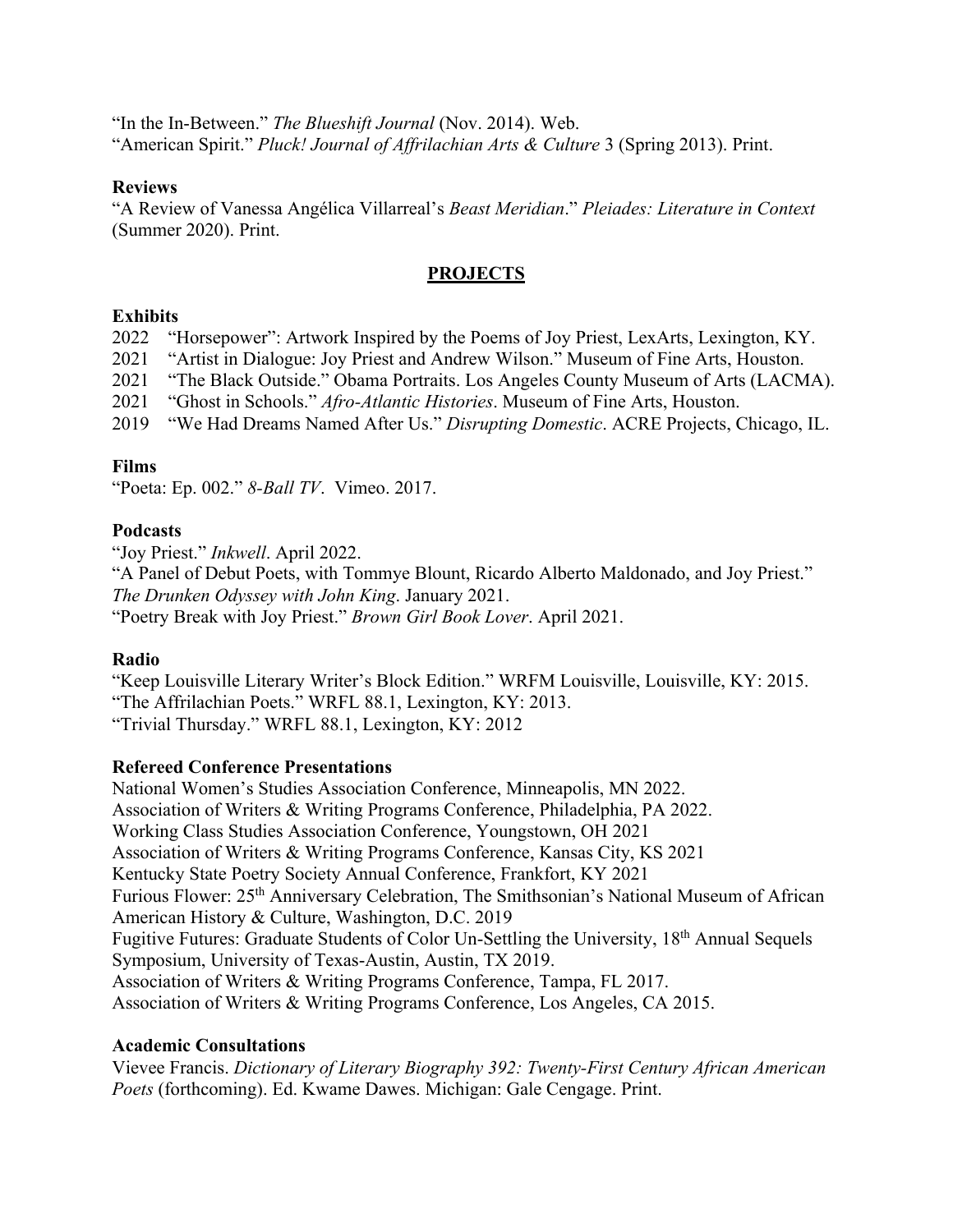Reginald Dwayne Betts. *Dictionary of Literary Biography 392: Twenty-First Century African American Poets* (forthcoming). Ed. Kwame Dawes. Michigan: Gale Cengage. Print. Justin Phillip Reed. *Contemporary Literature Criticism* (2021). Michigan: Gale Cengage. Print. Wanda Coleman. *Poetry Criticism* (2019). Michigan: Gale Cengage. Print. Nikky Finney. *The Carolina Reader* (2017). Michigan: Macmillan. Print.

#### **Editorial Work**

Guest Editor, *West Branch*, forthcoming 2021 Guest Editor, "god's brown face," *Verse Press*, 2021 Senior Editor, *Yemassee Journal*, 2017-2018 Associate Editor, *Yemassee Journal,* 2016-2017 Guest Editor, *Anthropoid Journal,* "FOLK" Issue, 2016 Associate Poetry Editor, *Narrative Magazine*, 2015-2016 Copy Editor, *Pluck! Journal of Affrilachian Arts & Culture*

### **Judging Work**

Grand Prix Poetry Contest, Kentucky State Poetry Society, July 2022. Collins Prize, *Birmingham Poetry Review*, May 2022. Scholastic Awards, Writing Juror, Feb. 2022. Wabash Prize for Poetry, *Sycamore Review*, Dec. 2021. Gatewood Prize, *Switchback Books*, June 2021 Scholastic Awards, Writing Juror, Feb. 2021 ProForma Writing Contest, *Grist Journal,* June 2020 Scholastic Awards, Writing Juror, Feb. 2020 MLK Poetry Contest, Kentucky Governor's Office, Frankfort, KY: Jan. 2015

#### **AWARDS & READINGS**

#### **Awards and Fellowships**

Finalist, 2022 Alice Fay Di Castagnola Award, Poetry Society of America 2022 Inprint Paul Verlaine Prize in Poetry 2021 NEA Fellowship 2020-2025 Inprint MD Anderson Foundation Fellowship 2020-2021 African American Studies Fellowship, University of Houston 2020 Stanley Kunitz Memorial Prize, *American Poetry Review* 2019-2020 Poetry Fellow, Fine Arts Work Center at Provincetown Nikki Giovanni Scholar, 2019 Appalachian Writers' Workshop Winner, 2019 Gearhart Poetry Prize from *The Southeast Review*  2019 Donald Hall Prize for Poetry, AWP 2019-2021 Stegner Fellowship in Poetry (Declined) Finalist, 2019 Mississippi Review Poetry Contest Finalist, 2019 Nickens Poetry Fellowship, South Carolina Academy of Authors Gregory Pardlo Fellow, The Frost Place, 2018 Poetry Winner, Univ. of South Carolina Graduate English Association Writing Awards, 2018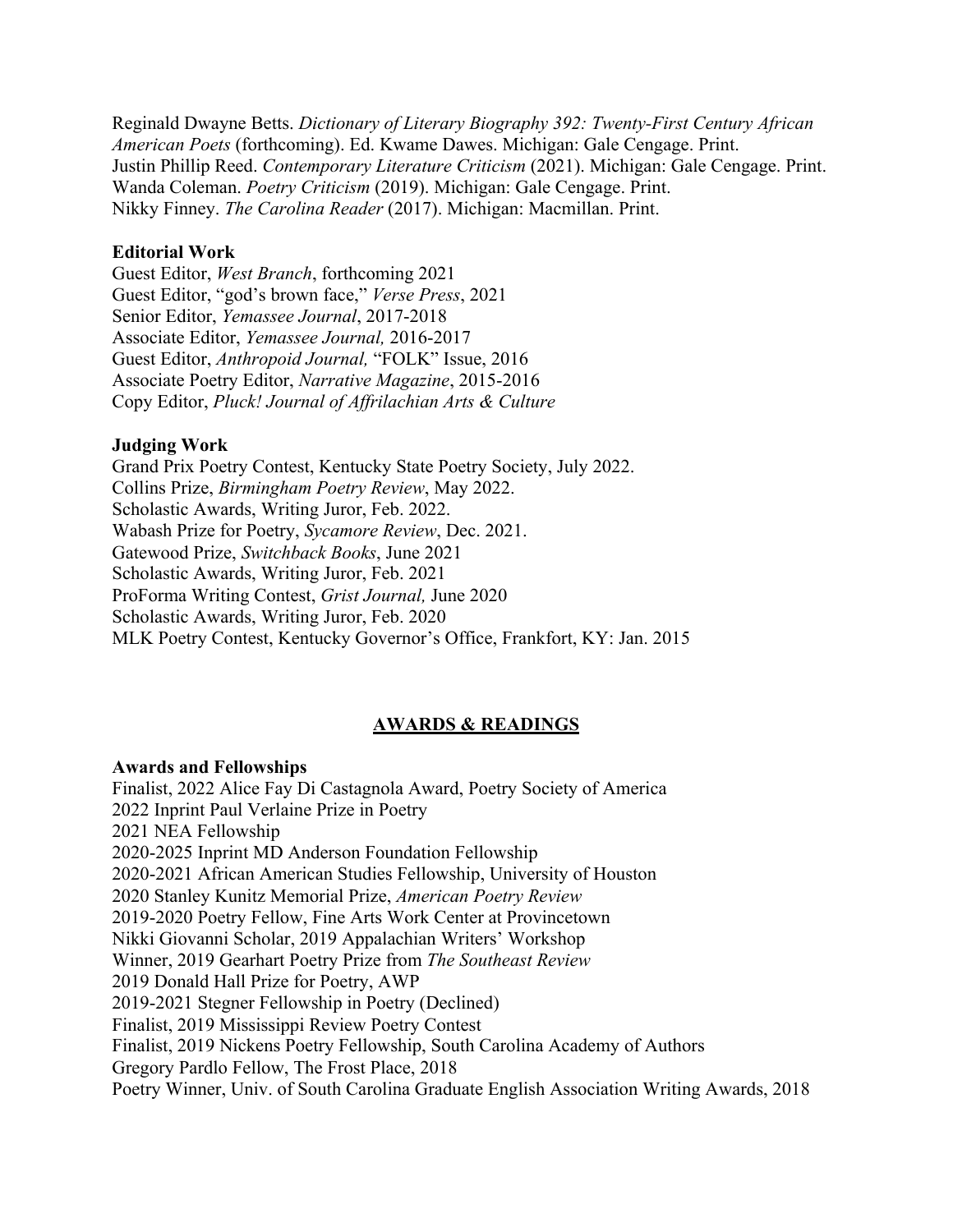College Writers Award in Poetry, Hurston/Wright Foundation, 2016 Archie D. & Bertha H. Walker Scholarship, Fine Arts Work Center in Provincetown, 2016 Emerging Artist Award, The Kentucky Arts Council, 2015 Summer Artist Residency, The Kentucky Foundation for Women, 2014 Grant, Bread Loaf Writers Conference, 2014

#### **Poetry Readings**

Climate Justice Museum Block Party, Houston, TX Poison Pen Reading Series, Houston, TX Word is Bond #7 w/ Ross Gay, Ruth Awad & Khadijah Queen, Asian American Writers Workshop, Virtual Keynote, Boldface Writers Conference, Glass Mountain Journal, Houston, TX Inprint Prize Winners Reading, The Menil, Houston, TX National Poetry Month Reading w/ Aurielle Marie, Bookshop West Portal, San Francisco, Virtual. Obama Portraits Opening, Museum of Fine Arts, Houston Kentucky Tornado Benefit Reading, Virtual Visiting Writers Series, University of Kentucky, Lexington, KY Poetry in Color, Los Angeles County Museum of Art (LACMA), Virtual Living Writers Series, SUNY Canton, Virtual Gulf Coast Journal Gala, Houston, TX Kentucky State Poetry Society Conference, Virtual Visiting Writers Series, University of Alabama, Tuscaloosa, AL Radical Poetry Reading w/ Joy Priest, The Brooklyn Rail, Virtual Specters of Noon, The Menil, Houston, TX Radical Poetry Reading w/ Arisa White, The Brooklyn Rail, Virtual The New Social Environment w/ Carrie Mae Weems, The Brooklyn Rail, Virtual Rural Assembly Everywhere Festival, Virtual Little Grassy Lit Festival, Souther Illinois U – Carbondale, Virtual Dallas Literary Festival, Virtual In Print, Ball State Festival of First Books, Virtual Working Writers Series, College of the Holy Cross, Virtual AWP Award Series, Kansas City, Virtual Vermont Studio Center, Virtual Poets in Print, Kalamazoo Book Arts Center, Virtual Poetry Society of South Carolina, Virtual LHUCA Reading Series, Texas Tech University, Virtual BLACK CENTER, Cal State-Fullerton, Virtual Tree Reading Series, Toronto, Virtual Root Work Journal Reading, Virtual Debut Revue, Virtual Correspondence, a literary & music salon, Louisville, Virtual Purdue University CWP Reading Series, Virtual University of Kentucky CWP Reading Series, Virtual AWP Book Club, YouTube LIVE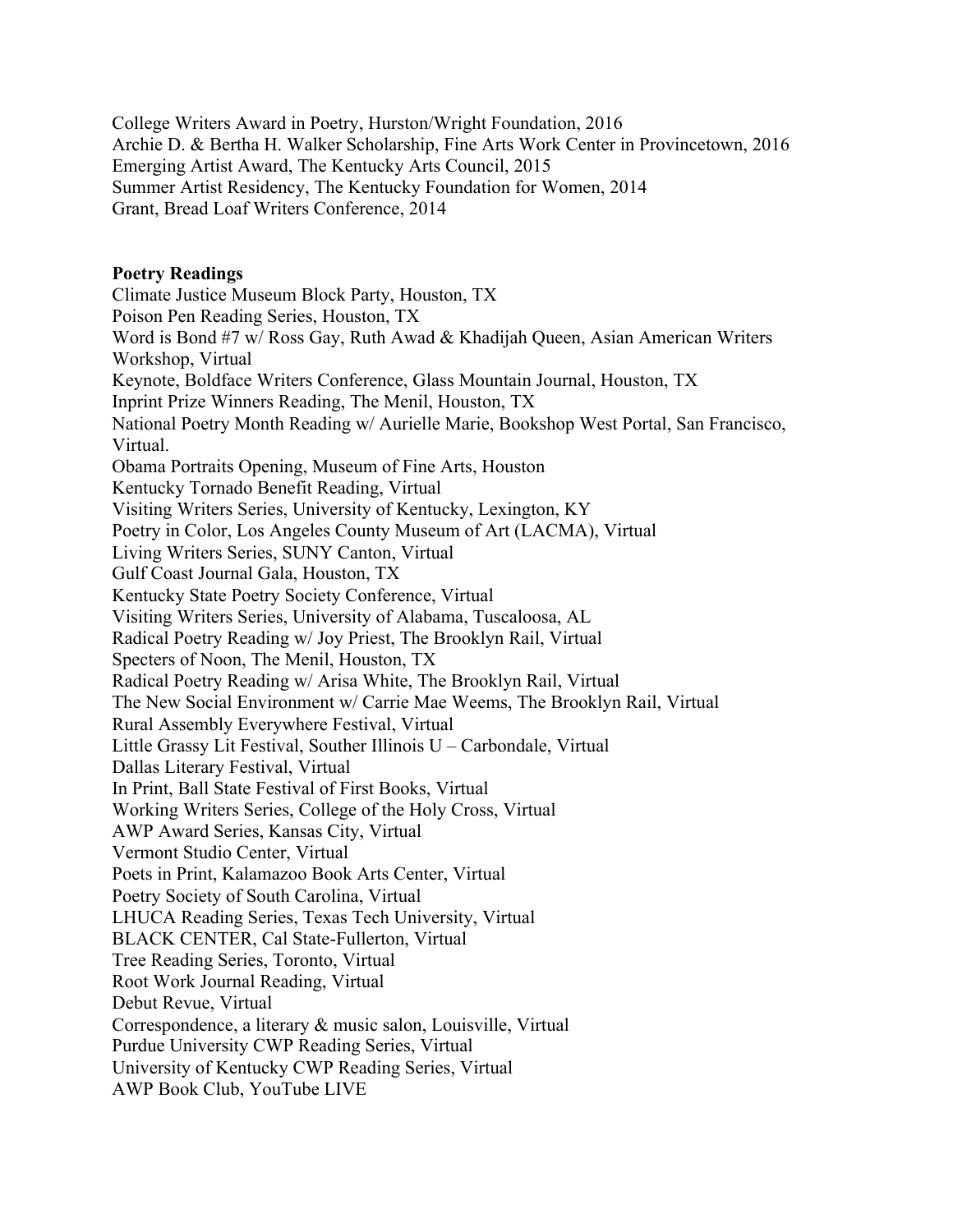Mary Ellen and Jim Wayne Miller Keynote, Western Kentucky U, Virtual The Muse, Virtual Six Bridges Literary Festival, Virtual Writers & Books Reading Series, Virtual Twin Cities Book Festival, Virtual Charleston's Free Verse Poetry Festival, Virtual White Whale Bookstore, Virtual Louisville's TAUNT Release Reading, Virtual Riffraff Bookstore & Bar, Virtual Weber State University Visiting Writer Series, Virtual *Horsepower*: Book Release, Brazos Bookstore, Virtual LOGOS Gatherings, Austin, TX, Virtual RiffRaff Books Reading, Virtual Wild & Precious Life Reading Series, Virtual Brooklyn Rail Radical Poetry Reading, Virtual Georgetown University Creative Writing Academy, Virtual In conversation w/ francine j. harris, Brazos Bookstore, Virtual Kentucky Governor's School for the Arts, Virtual Bourbon & Poetry Festival, Affrilachian Poets, Virtual Payomet Early Stages Reading Series, Truro, MA, Virtual Carolina Poets Reading Series, Virtual No Desk Poetry Concert, Bowery Poetry Room, Virtual Further Notice Reading Series, Virtual The Quarantine Reading Series, Virtual Fine Arts Work Center, Provincetown, MA The Wild Fig Bookstore, Lexington, KY *The Milk Hours* release party, Louisville, KY Write Around Series, Columbia, S.C. The Unspoken Word, Columbia, S.C. Southbound Photography Exhibit, Charleston, S.C. Small House Reading Series, Greenville, S.C. Bull City Press Reading, Durham, N.C. Hub City Press Reading, Spartanburg, S.C. Run Tell Dat, Richmond, VA Urban Word NYC, Manhattan, NYC LIT Brooklyn Reading Series, NYC InKY Reading Series, Louisville, KY SpeakSocial: Official Louisville Writers Block Festival, Louisville, KY Louisville Remembers Maya, Louisville, KY Busboys & Poets, Washington, D.C. Beltway Slam, Washington, D.C. Busboys & Poets, Shirlington, VA UK SAB Presents the Affrilachian Poets, Lexington, KY HOLLER Poet Series #68, Lexington, KY Wild Women of Poetry Slam, Lexington, KY Roots & Heritage Festival, Lexington, KY